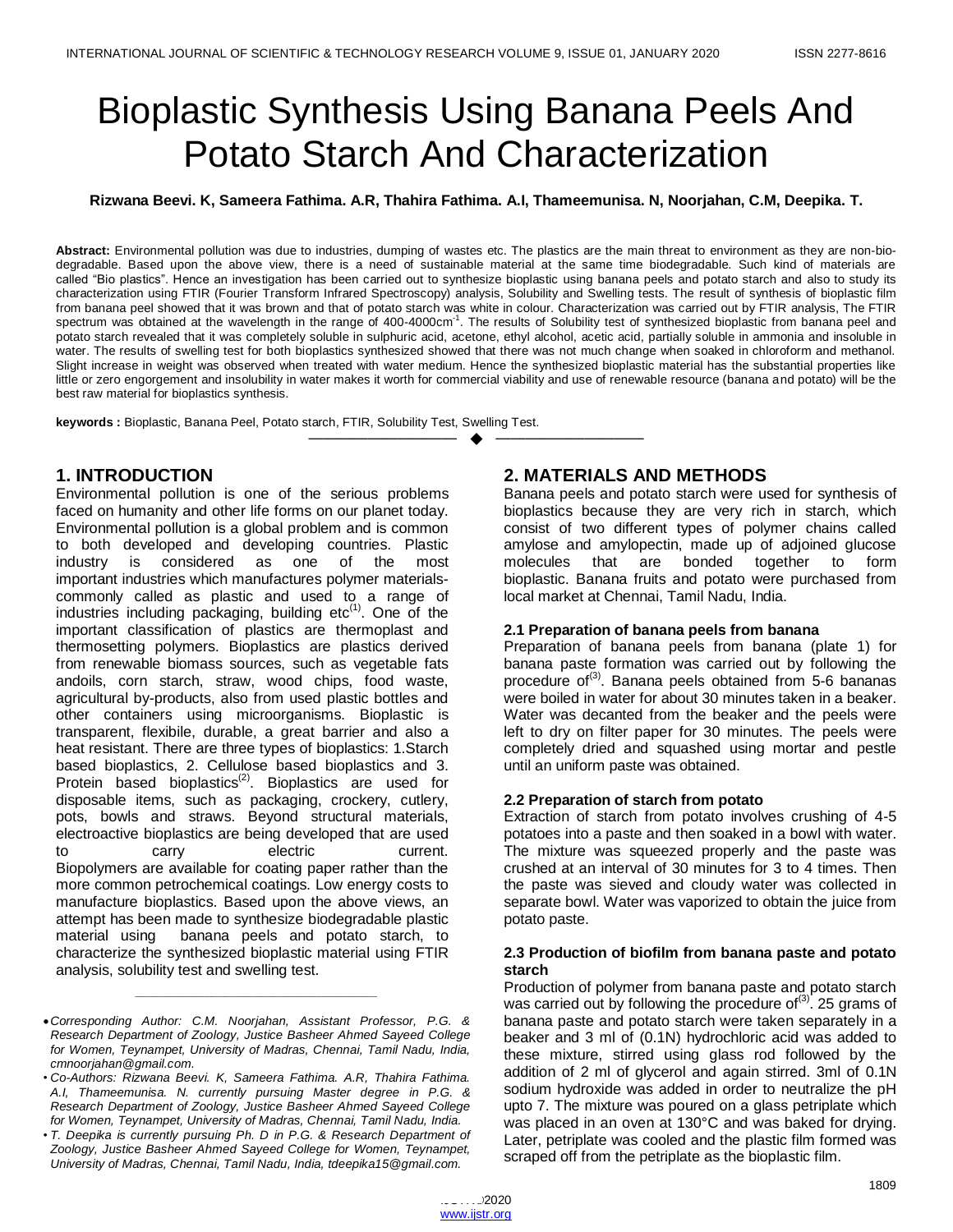#### **2.4 Characterization of synthesized biopastic**

#### **2.4.1 Fourier Transform Infrared Spectroscopy (FTIR)**

FTIR spectroscopy was used to investigate the interaction between different species and changes in chemical composition of the mixtures. The FTIR spectra of biopastic film from banana peels and potato starch were recorded in SHIMADZU-8400 spectrometer using KBR pellet method.

#### **2.4.2 Swelling test**

Swelling test is generally conducted to check whether developed materials retains the original properties after formation by following the procedure of  $(3)$ . A pre-weighed piece of sample was used to check the protuberance and other morphological changes. The sample was immersed in various solvents such as water, chloroform and methanol medium in different test tubes for about 2 hours and the results were recorded accordingly.

#### **2.4.3 Solubility test**

The bioplastic material prepared was studied for their solubility. The solubility test was carried out to check persistence of these bioplastic materials by following the procedure of<sup>(3)</sup>. The sample was cut into small pieces and was inserted into different test tubes containing different solvents – ammonia, acetic acid, acetone, sulphuric acid and ethyl alcohol. The solvents were chosen in such a way that the activity of material with parameters like high acidic solvent, polar solvent, non-polar solvent and weak acid were determined.

#### **2.5 Statistical analysis**

The data obtained from various experiments were statistically analysed and expressed in terms of Mean and Standard Deviation.

## **3. RESULTS AND DISCUSSION**

Environmental pollution has existed for centuries but became significant following the developing industries in the<br>19<sup>th</sup> century. Causes for pollution century. Causes for pollution includes industries, radioactive substances, dumping of wastes in oceans and lands possess a serious threat to environment and surroundings as it can be eliminated or reused <sup>(3)</sup>. Plastic is being produced from organic compounds like crude oil, natural gas and so on. During the production of plastics, some toxic chemicals such as acetone, methylene, chloride, styrene, benzene, sulfuroxides, nitrogen oxides, methanol etc. and also some volatile organic compounds are frequently released. These toxic acids cause serious environmental pollution<sup>(4)</sup>. Plastic are main threat to environment as they are non biodegradable. They are the main concern of every environmentalist and nature conservationist. As we are dumping the plastics into ocean, it has turned out as a disaster for organism which live in. The major component of the plastic is a polymer (polypropylene/polystyrene) can leach into water and increase the toxicity in water. The plastic materials that floats on the surface of water is mistaken as food by aquatic organisms and feed on it which eventually leads to death<sup>(5)</sup>. Plastic is one of the major pollutants of earth. Hence to replace synthetic plastic, bioplastic is developed to decrease pollution. Bioplastic are

plastics derived from renewable biomass sources such as vegetable fats and oils, corn starch, biodegradable bioplastic can break down in either anaerobic or aerobic environments. Microorganisms and algae are the agents that mostly degraded organic waste to form bioplastic<sup>(4)</sup>. Hence an investigation has been carried out to obtain bioplastic film from banana peels and potato starch and also to study the characterization of synthesized bioplastic using FTIR analysis, solubility and swelling tests.

#### **3.1 Preparation of banana paste from banana peels**

The result of preparation of banana peels was presented in plate 1a and 1b. The result of the study showed that the banana paste obtained from banana peels was brown in colour.

#### **3.2 Preparation of potato starch from potato**

The result of preparation of potato starch from potato was depicted in plate 2a and 2b. The result of the study showed that the extracted potato starch was white in colour.

#### **3.3 Preparation of bioplastic (film) from banana paste**

The result of formation of bioplastic film from banana peel was shown in plate 1c. The result of the study revealed that the bioplastic formed was brown in colour.

#### **3.4 Preparation of bioplastic (film) from potato starch**

The result of formation of bioplastic film from potato starch was depicted in plate 2c. The result of the study revealed that the bioplastic formed was whitish in colour.

#### **3.5 Characterization of synthesized bioplastic**

The synthesized bioplastic material was further characterized by using FTIR analysis.

#### **3.5.1 FTIR analysis of synthesized bioplastic from banana peel**

FTIR spectroscopy was used to investigate the interactions between different components and changes in chemical compositions of the mixtures. FTIR measurements for synthesized bioplastic film were carried out to identify the possible biomolecules present in the bioplastic. The result of FTIR analysis of synthesized bioplastic was shown in figure 1. The result of FTIR analysis of the sample showed that FTIR spectrum of the sample was obtained at the wavelength in the range of 400-4000  $cm^{-1}$ . The result of the study also showed that the peak  $1402 \text{cm}^{-1}$  was due to primary amine that produce 2 N-H stretching absorptions, peak at 1631cm<sup>-1</sup> was attributed to the alkane C-H bonds. Stretching at  $3386 \text{cm}^{-1}$  was due to carboxylic O-H stretching. Peak at 3145 $cm^{-1}$  was attributed to C=O stretch.

#### **3.5.2 FTIR analysis of synthesized bioplastic from potato starch**

The result of FTIR analysis of synthesized bioplastic from potato starch was depicted in figure 2. The result of FTIR analysis of the sample showed that FTIR spectrum of the sample was obtained at the wavelength in the range of (400-4000nm). The results of the study also showed that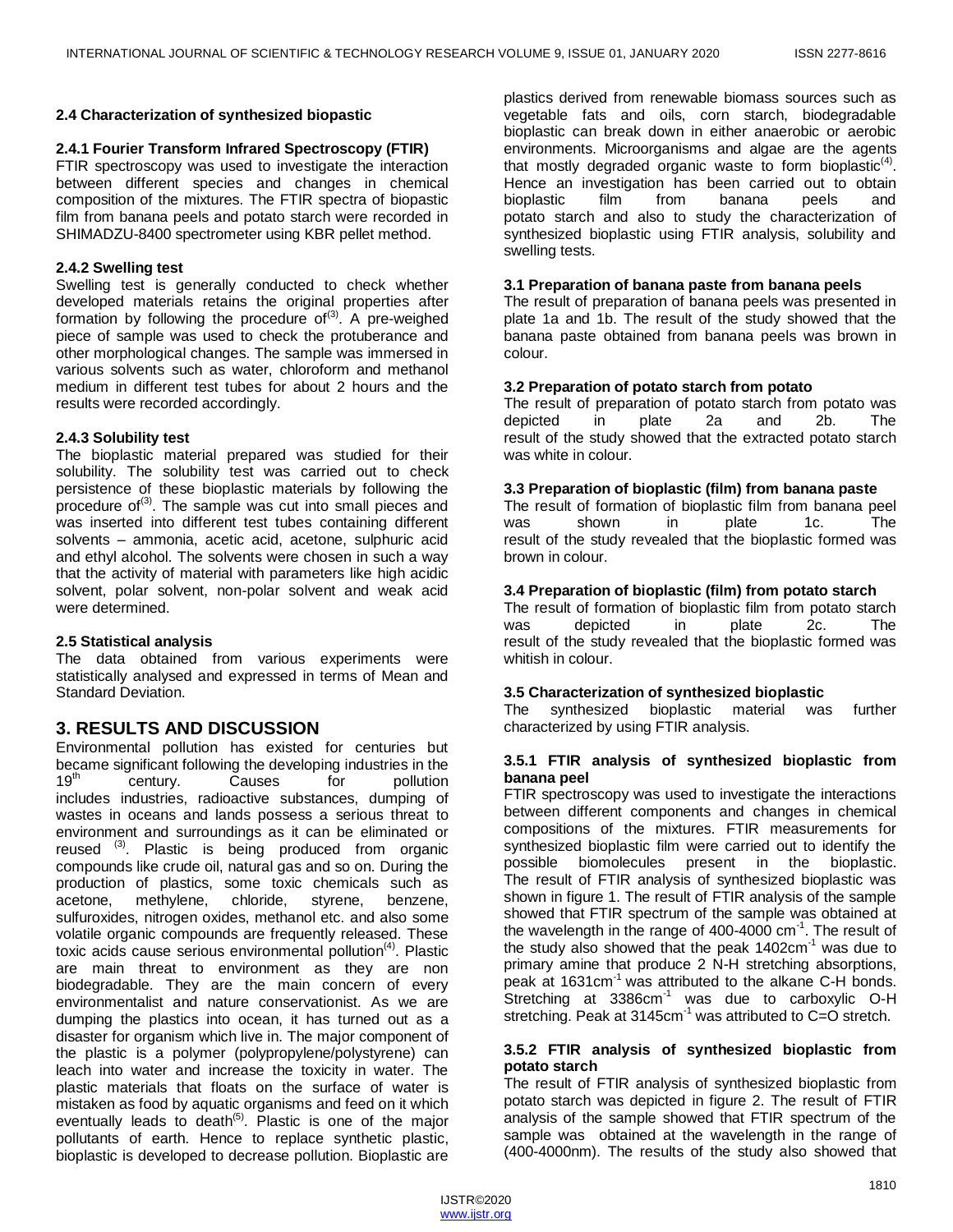the peak of the peak of the peak of the peak of the peak of the peak of the peak of the peak at  $716$ cm<sup>-1</sup> was due to primary amine that produce  $2$  N-H stretch absorptions, peak at 857cm<sup>-1</sup> was attributed to the alkane C-H bonds, stretching at 2096  $cm^{-1}$  was due to carboxylic O-H stretch<sup>(3)</sup>.

#### **3.5.3 Solubility test of synthesized bioplastic from banana peel and potato starch**

The results of solubility test of bioplastics (banana) were shown in (plate 3 and table 1). The results of the study revealed that the material was insoluble in water which makes it more eligible to be a bioplastic material. It was also insoluble in acetone (polar solvent), ethyl alcohol (nonpolar solvent), acetic acid (polar solvent) and partially soluble in ammonia (polar solvent) and completely soluble in sulphuric acid (strongly acidic solvent). Similar results were recorded for biofilm of potato starch (plate 4 and table 2). Solubility plays a major role in selecting a sustainable biomaterial for bioplastic because if the material is soluble in water and other solvents then it cannot be accounted as bioplastic. Results from the solubility test showed that the material is insoluble in water and other organic solvents which makes it more efficient to produce bioplastic at low  $cost^{(6)}$ .

#### **3.5.4 Swelling test of synthesized bioplastic from banana peels and potato starch**

The results of the swelling test of bioplastic (banana) were shown in (plate 5 and table 3 and 4). The results of the study showed that there was not much change in sample when it was soaked in chloroform and methanol, but slight increase in weight was observed when it was kept in water medium. Similar results were recorded for swelling test of biofilm of potato starch (plate 6 and table 5 and 6). The results from swelling test show that low amount of engorgement in water which is more desirable to be a bioplastic material<sup>(8) (9)</sup>.

### **3.6 Statistical analysis**

The values obtained from the above experiment were expressed in the form of mean and standard deviation. Swelling test were found to be statistically significant at 5% level.

| <b>Plate 1a -</b> Banana peel from banana fruit for synthesis of |  |
|------------------------------------------------------------------|--|
| bioplastic film                                                  |  |



*Plate 1b - Banana paste from banana peels*



*Plate 1c - Banana Biofilm*











*Plate 2c - Potato starchBiofilm*

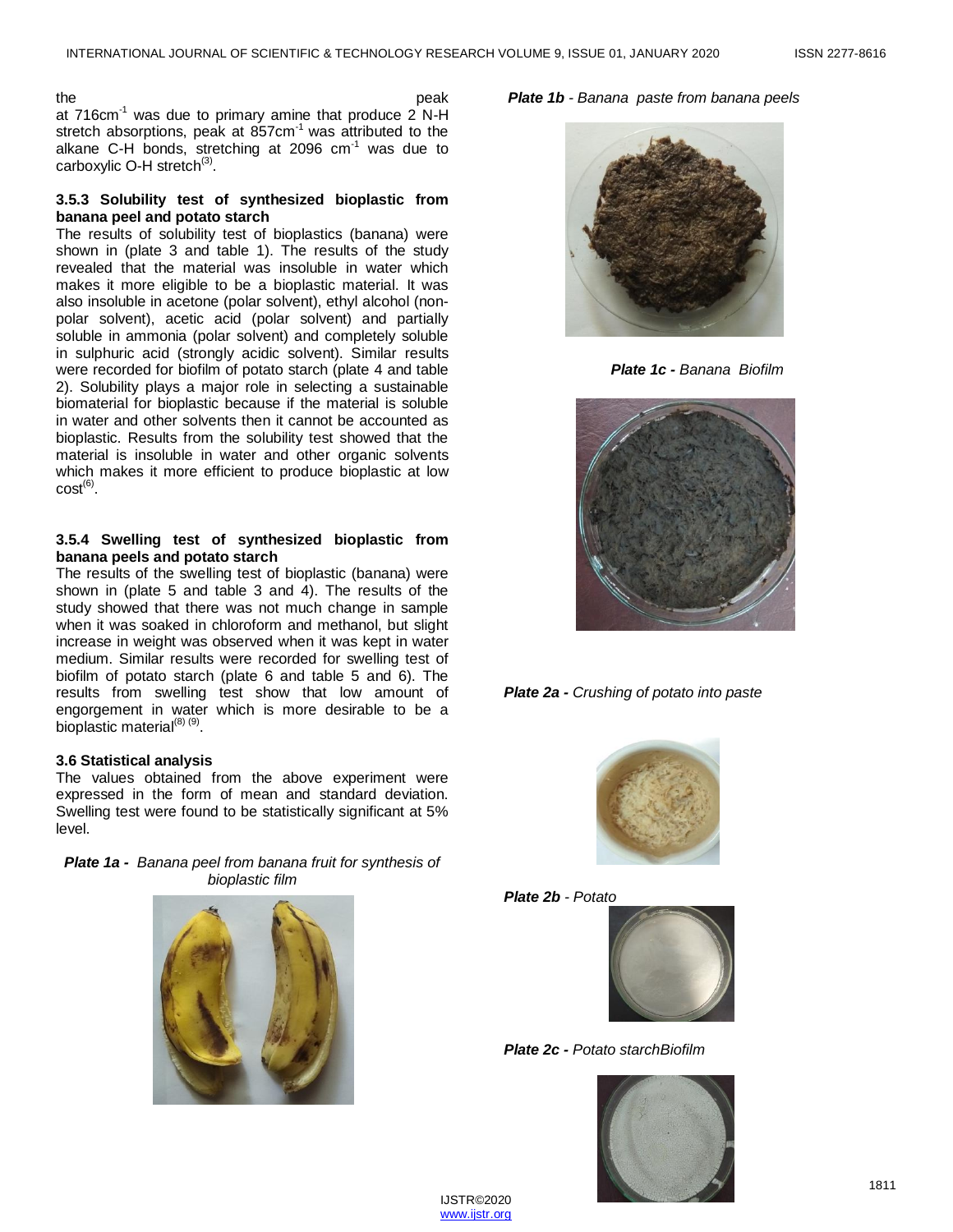#### *Fig 1 - FTIR analysis of Synthesized Bioplastic (Banana Peel)*



*Fig 2 - FTIR analysis of Synthesized Bioplastic (Potato Starch)*



*Plate 3 - Solubility test of synthesized banana bioplastic in different solvents*



#### **Ammonia Acetic acid Acetone Sulphuric acid Ethanol**

*Table 1 - Solubility test of synthesized banana bioplastic in different solvents*

| S.No. | Solvents<br>used  | <b>Solubility Test</b> |                      |                       |
|-------|-------------------|------------------------|----------------------|-----------------------|
|       |                   | Insoluble              | Partially<br>soluble | Completely<br>soluble |
| 1.    | Ammonia           |                        |                      |                       |
| 2.    | Acetic acid       | +                      |                      |                       |
| 3.    | Acetone           | +                      |                      |                       |
| 4.    | Sulphuric<br>acid |                        |                      |                       |
| 5.    | Ethyl<br>alcohol  |                        |                      |                       |

**+ Positive ; - Negative**

*Plate 4 - Solubility test of synthesized potato starch bioplastic in different solvents*



**Ammonia Acetic acid Acetone Sulphuric acid** 



**Ethyl alcohol** *Table 2 - Solubility test of synthesized potato starch bioplastic in different solvents*

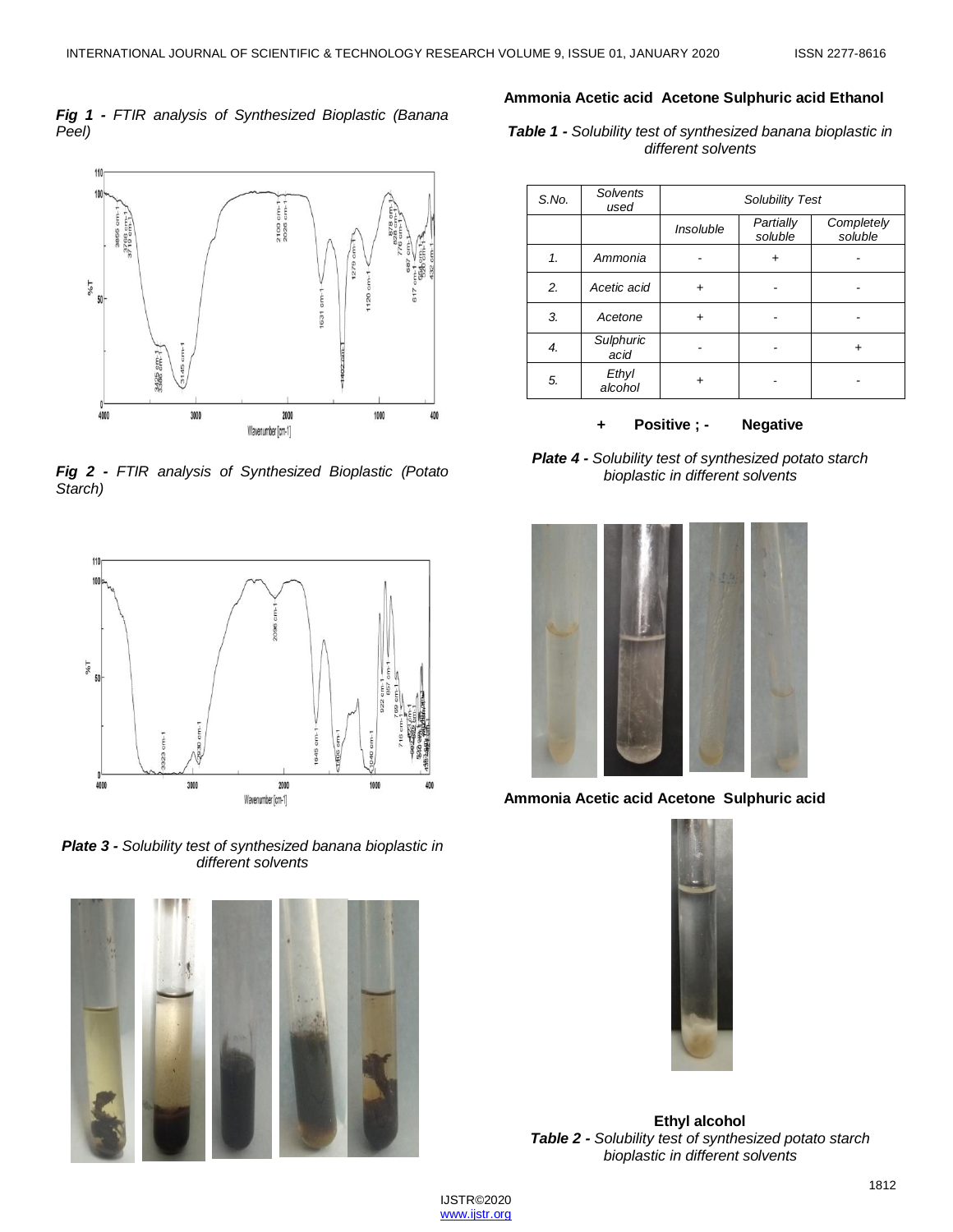| S.No. | Solvents<br>used  | <b>Solubility Test</b> |                      |                       |
|-------|-------------------|------------------------|----------------------|-----------------------|
|       |                   | Insoluble              | Partially<br>soluble | Completely<br>soluble |
| 1.    | Ammonia           |                        |                      |                       |
| 2.    | Acetic acid       | +                      |                      |                       |
| 3.    | Acetone           | +                      |                      |                       |
| 4.    | Sulphuric<br>acid |                        |                      |                       |
| 5.    | Ethyl<br>alcohol  |                        |                      |                       |

#### **+ - Positive ; - Negative**

*Plate 5 – Swelling test of synthesized banana bioplastic in different solvents*



**Distilled water Chloroform Methanol**

*Table 3 - Swelling test of synthesized banana peel bioplastic in different solvents*

| S.N<br>ο. | Sample                                       | <b>Diopiaotio</b> III allioi ont convoitto<br>Solvent<br>Medium | Quanti<br>ty<br>(ml) | <i>Initial</i><br>Weig<br>ht | Final<br>Weig<br>ht<br>(gm) | <b>Differen</b><br>ce in<br>weight |
|-----------|----------------------------------------------|-----------------------------------------------------------------|----------------------|------------------------------|-----------------------------|------------------------------------|
|           |                                              |                                                                 |                      | (gm)                         |                             | (gm)                               |
| 1         |                                              | <b>Distilled</b><br>Water                                       | 5                    | 1.000<br>0                   | 1.400<br>0                  | 0.4                                |
| 2         | Synthesiz<br>ed<br><b>Bioplastic</b><br>film | Chlorofor<br>m                                                  | 5                    | 1.000<br>n                   | 1.180<br>0                  | 0.18                               |
| 3         |                                              | Methanol                                                        | 5                    | 1.000<br>0                   | 1.060<br>0                  | 0.06                               |

*Table 4 - Statistical analysis of swelling test of synthesized banana peel bioplastic in different solvents*

| Solvent<br>Medium | Difference<br>(g) | $Mean \pm S.D$  |
|-------------------|-------------------|-----------------|
| Chloroform        | 0.18              | $0.18 \pm 0.09$ |
| Distilled water   | 0.4               | $0.4 + 0.2$     |
| Methanol          | 0.06              | $0.06 \pm 0.03$ |

#### *Plate 6 Swelling test of synthesized Potato starch bioplastic in different solvents*



**Distilled water Chloroform Methanol**

#### *Table -5 Swelling test of synthesized Potato starch bioplastic in different solvents*

|                |                                              | $-0.00$                   |                      |                                      |                             |                                            |
|----------------|----------------------------------------------|---------------------------|----------------------|--------------------------------------|-----------------------------|--------------------------------------------|
| S.N<br>Ο.      | Sample                                       | Solvent<br>Medium         | Quanti<br>ty<br>(ml) | <b>Initial</b><br>Weig<br>ht<br>(gm) | Final<br>Weig<br>ht<br>(gm) | <b>Differen</b><br>ce in<br>weight<br>(gm) |
| 1              |                                              | <b>Distilled</b><br>Water | 5                    | 1.000<br>n                           | 1.200<br>0                  | 0.2                                        |
| $\overline{c}$ | Synthesiz<br>ed<br><b>Bioplastic</b><br>film | Chlorofor<br>m            | 5                    | 1.000<br>n                           | 1.400<br>0                  | 0.4                                        |
| 3              |                                              | Methanol                  | 5                    | 1.000<br>n                           | 1.300<br>0                  | 0.3                                        |

#### *Table 6 - Statistical analysis of swelling test of synthesized Potato starch bioplastic in different solvents*

| Solvent<br>Medium         | <b>Difference</b><br>(g) | $Mean \pm S.D$ |
|---------------------------|--------------------------|----------------|
| Chloroform                | 0.18                     | $0.18 \pm 0.2$ |
| <b>Distilled</b><br>water | 0.4                      | $0.2 + 0.1$    |